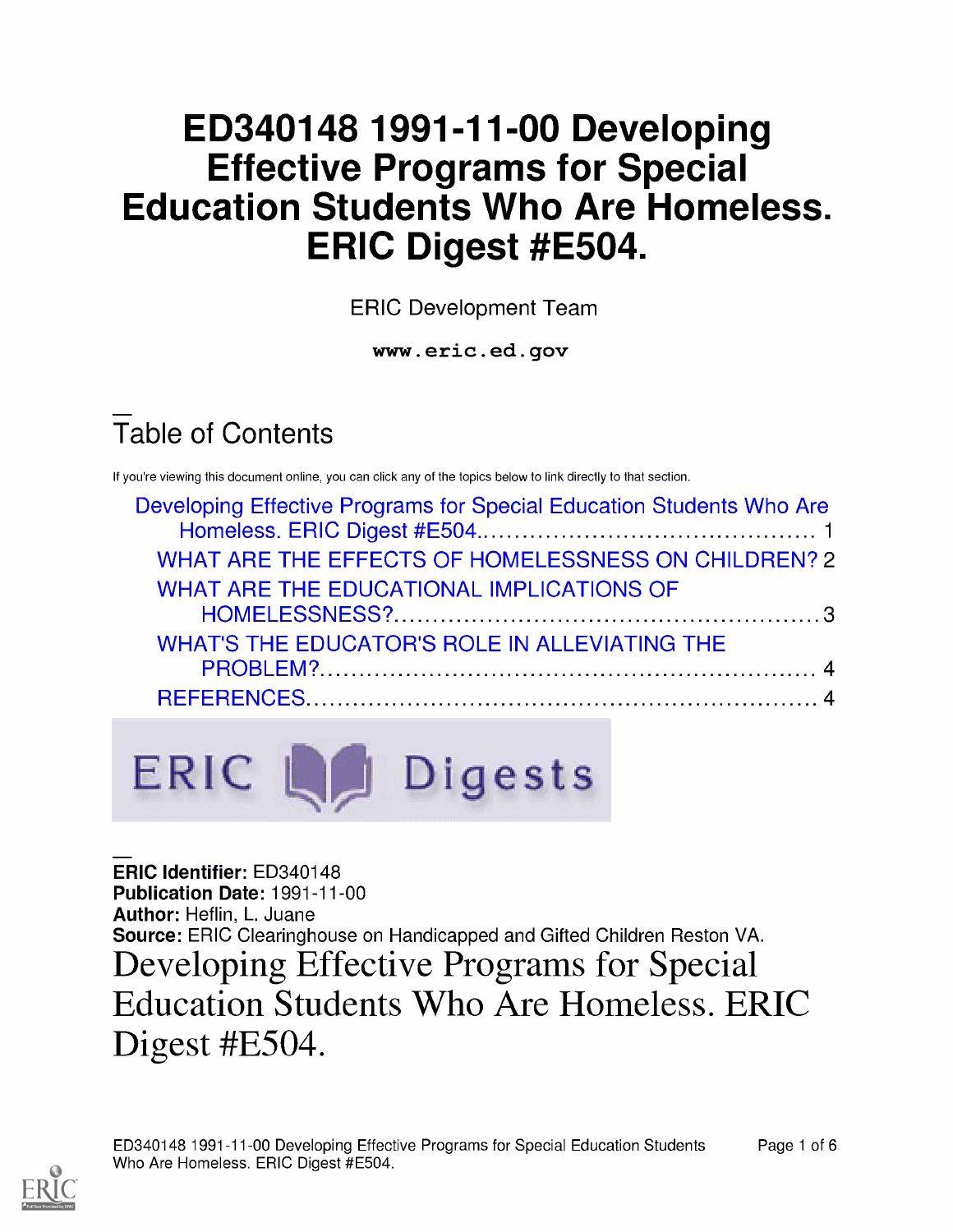#### THIS DIGEST WAS CREATED BY ERIC, THE EDUCATIONAL RESOURCES INFORMATION CENTER. FOR MORE INFORMATION ABOUT ERIC, CONTACT ACCESS ERIC 1-800-LET-ERIC

The Stewart B. McKinney Homeless Assistance Act (P. L. 100-77), defines homeless individuals as those who lack a fixed, regular, and adequate nighttime residence; have a primary nighttime residence that is (a) a supervised, publicly or privately operated shelter designed to provide temporary living accommodations (including welfare hotels, congregate shelters, and transitional housing for the mentally ill); (b) an institution that provides a temporary residence for individuals intended to be institutionalized; or (c) a public or private place not designed for, or ordinarily used as, a regular sleeping accommodation for human beings.

There are between 3,000,000 to 4,000,000 homeless individuals in the United States (Tower & White, 1989). Almost 90% of homeless families are headed by females. Women and children represent up to one-half of the homeless population (Bassuk & Rosenberg, 1988), and the average age of the homeless child is six years. (Kozol, 1990).

The decade of the eighties heralded a deterioration of services available to individuals who are homeless. Dramatic fiscal cuts in federal welfare programs have reduced funding for Aid to Families with Dependent Children (AFDC), food stamp, and nutrition programs (Hope & Young, 1986). During the Reagan administration, nearly half a million families lost all welfare payments, a million people lost usage of food stamp programs, and two million children were deleted from school lunch programs. The Women, Infant and Children (WIC) nutrition program is unable to provide services to even half of the individuals who meet their eligibility criteria (Kozol). In addition, economic circumstances and no-fault divorce laws are generating a rapid increase in the number of families who find themselves homeless.

#### WHAT ARE THE EFFECTS OF HOMELESSNESS ON CHILDREN?

Although homelessness is potentially devastating to anyone, it appears to have the most detrimental effects on children and youth. Homeless children have more health problems than matched children of low socioeconomic status who are living at home. Homeless families typically do not seek health services for their children until the child's health forces them to do so. One-fourth to one-third of homeless individuals have chronic health problems (Wasem, 1989). In comparison to low socioeconomic status children living at home, homeless children are three times more likely to exhibit elevated lead levels (Alperstein, Rappaport, & Flanigan, 1988). Research indicates that elevated lead levels may produce neurologic functioning deficits, leading to serious educational implications for children who are homeless.

### WHAT ARE THE EDUCATIONAL IMPLICATIONS

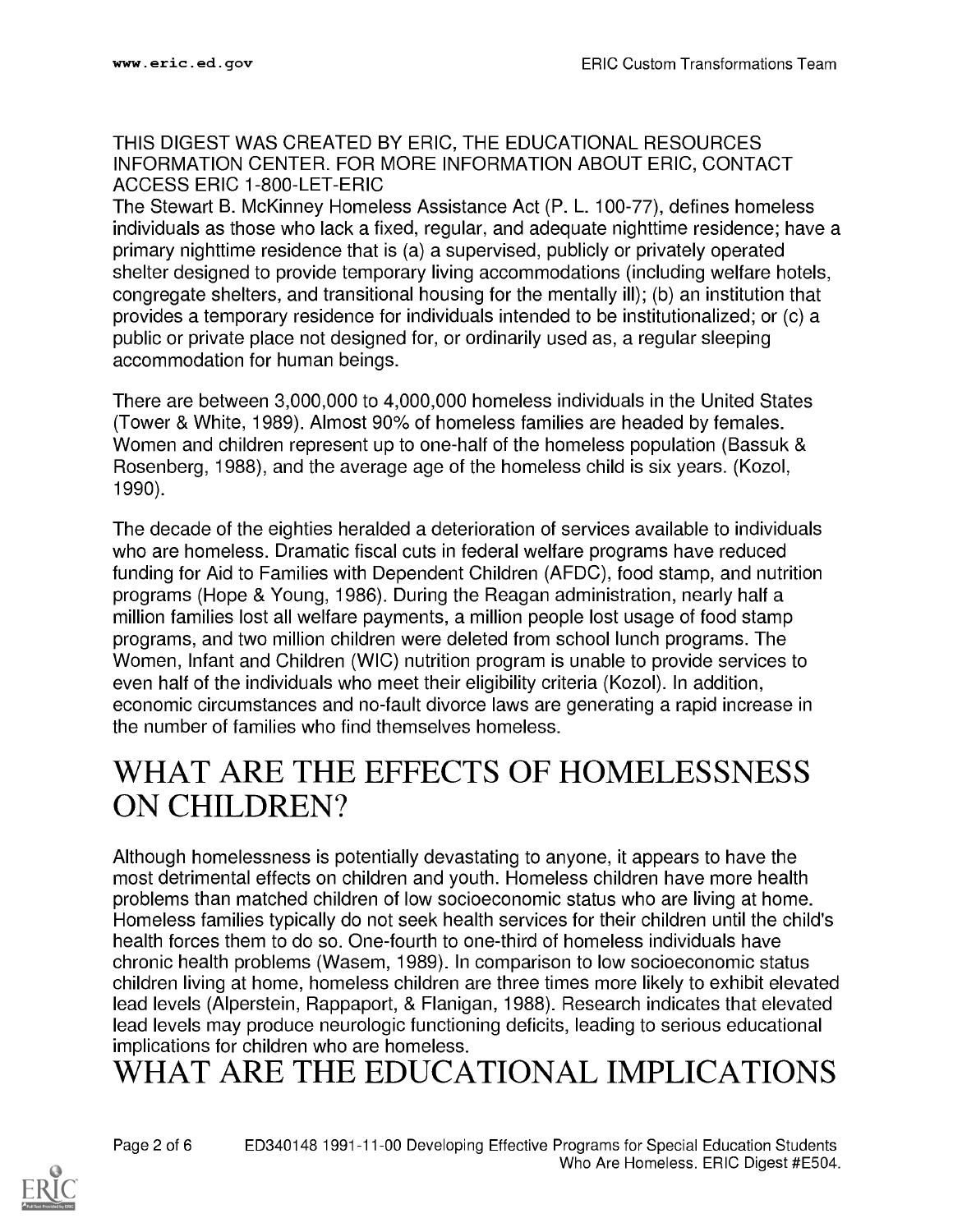# OF HOMELESSNESS?

Educational intervention has unfortunately proven to be an elusive opportunity for many homeless children and youth. It is estimated that 43% of homeless school-aged children do not attend school (Ely, 1987). The inability to meet specific enrollment criteria such as residency requirements, guardianship rights, presentation of previous school records, and documentation of medical history, including inoculation records, act as a barrier to exclude students who are homeless from school attendance. In addition, students who are homeless may not have transportation or school supply resources. Homeless children and youth who do make their way into the education systems may exhibit unsatisfactory school progress. Research indicates that students who are homeless have a greater chance of encountering difficulty in making transitions, being successful with academic tasks, interacting positively with peers, and demonstrating a healthy self-concept (Stronge & Tenhouse, 1990). In a study conducted in Boston, it was found that 40% of the students were failing or performing below average work, 25% were in special classes, and 43% had repeated one grade (Bassuk & Rubin, 1987). Homeless children are also more likely to develop behavior problems than their peers (Bassuk & Rosenberg). Although clearly at risk for academic failure, the transient nature of most homeless students makes the time consuming task of assessment and referral for special services almost impossible. Given the high percentages of homeless students experiencing school problems, it can be inferred that students who could be eligible for special education services are not receiving such because of their homelessness.

The Stewart B. McKinney Homeless Assistance Act (P. L. 100-77), passed in 1987, is the most comprehensive emergency aid program for America's homeless. Included in the Act are policies and procedures for guaranteeing the provision of educational services. The educational portion of the law, Title VII-B, is administered by the U.S. Department of Education. This educational subtitle guarantees children and youth who are homeless the same access to elementary and secondary education as children who are not homeless. The Act discourages districts from using residency, guardianship, or other enrollment criteria to prevent a student from attending school. According to the McKinney Act, each state must appoint a coordinator for the education of homeless children and youth, who, among other activities, must identify special educational needs of the homeless. If they meet eligibility requirements, students who are homeless must be offered special services such as compensatory educational programs, special education programs, services for the gifted and talented, programs for students whose native language is not English, vocational education programs, and school meal programs (Stronge & Tenhouse). In 1990, the Stewart B. McKinney Homeless Assistance Act was again reauthorized and strengthened in its ability to meet the educational needs of children and youth who are homeless.

# WHAT'S THE EDUCATOR'S ROLE IN

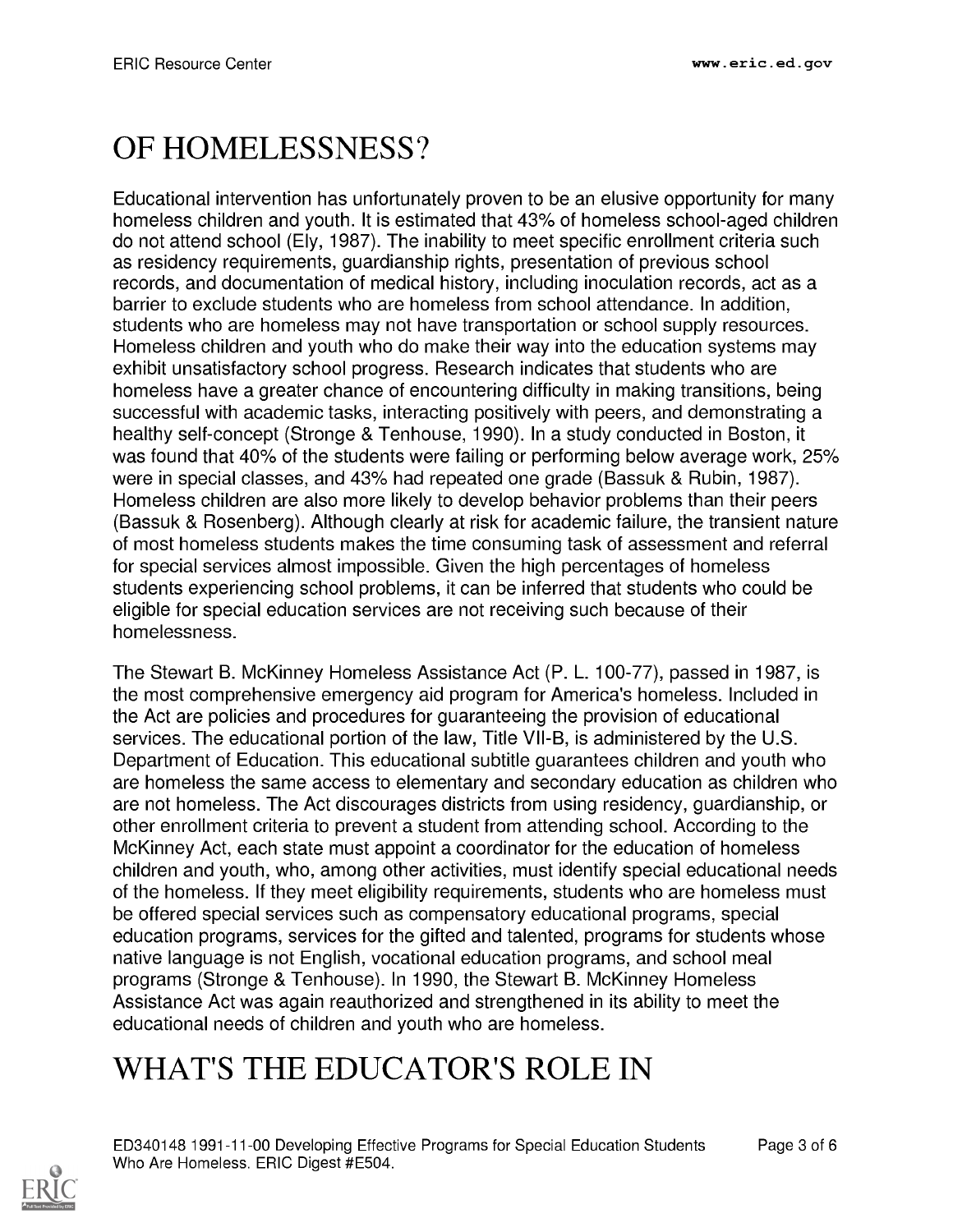## ALLEVIATING THE PROBLEM?

Children and youth need to learn to overcome the potentially cyclic and devastating effects of a homeless situation. An appropriate education is the most promising intervention available. As directed by federal precedents and the continuous work of advocates, schools must increase their efforts to meet the needs of homeless students, including those who need special services to benefit from their educational opportunities. Realistically, schools must recognize that homeless children and youth bring with them a variety of preexisting hindrances. Emotional stress, behavioral disorders, physical anomalies, poor health, and developmental delays created by a transient lifestyle, as well as cognitive deficits due to missed schooling, inhibit the ability to learn.

Interagency collaboration is essential to developing effective services for homeless students. Issues such as education, health care, mental health, housing, and alcohol or other drug abuse can be addressed through a coordinated, multidisciplinary approach. It is important for schools to provide a referral system, designating someone with knowledge of area resources who can provide students with referrals to appropriate agencies. In addition, schools can provide remediation and tutoring of basic skills, after school and extended day services, awareness training for personnel, and program continuity and stability. Teachers can assist students who are homeless by providing personal space--space in the school that is the student's own and marking the space with a symbol of the student's identity; supporting identity development; and establishing a structured environment. School personnel must learn to plan for and incorporate homeless students into their programs for whatever period of time the students are able to attend.

### REFERENCES

Alperstein, G., Rappaport, C., & Flanigan, J. (1988). "Health Problems of Homeless Children in New York City." In American Journal of Public Health, 78(9), 1232-1233. Bassuk, F. & Rosenberg, L. (1988). "Why Does Family Homelessness Occur?" In American Journal of Public Health, 78, 783-88.

Bassuk, F. & Rubin, L. (1987). "Homeless Children: A Neglected Population." In American Journal of Orthopsychiatry, 57(2), 279-286.

Ely, L. (1987). "Broken Lives: Denial of Education to Homeless Children." Washington, DC: National Coalition for the Homeless. (ED 292897)

Heflin, L. J., & Rudy, K. (1991). "Homeless and in Need of Special Education." Reston, VA: The Council for Exceptional Children.

Hope, M. & Young, J. (1986). "The Faces of Homelessness." Lexington, MA: Lexington. (ED 309233)

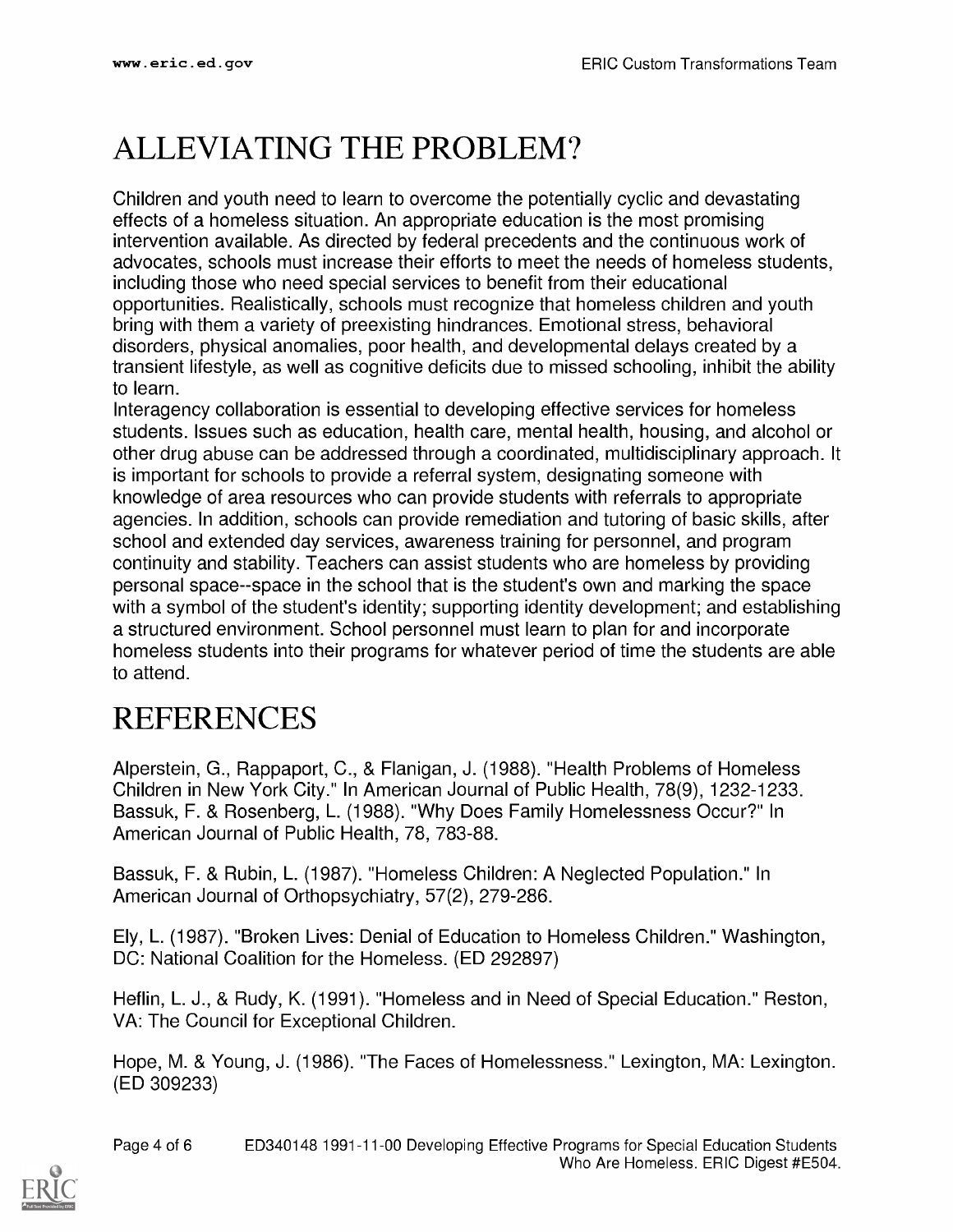Kozol, J. (1990). "The New Untouchables." In Newsweek Special Issue, 114(27), 48-53.

Maza, P. L. & Hall, J. A. (1988). "Homeless Children and Their Families. A Preliminary Study." Washington, DC: Child Welfare League of America. (ED 305409)

Phillips, M., DeChillo, N., Kronenfeld, D., & Middleton-Jeter, V. (1989). "Homeless Families: Services Make a Difference." In Social Casework, 34(1), 48-53.

Stewart B. McKinney Homeless Assistance Act, (P.L. 100-77). (July 22, 1987). Washington, DC: U.S. Government Printing Office. (ED 286117)

Stewart B. McKinney Homeless Assistance Amendments Act of 1988, (P.L. 100-628). (November 7, 1988). Washington, DC: U.S. Government Printing Office.

Stewart B. McKinney Homeless Health Care, Education, Training, and Community Services Admendments of 1990 (August 30, 1990). (Report to accompany S. 2863, Senate, 101st Congress, 2d Session). Washington, DC: Senate Committee on Labor and Human Resources. (ED 325563)

Stronge, J. H. & Tenhouse, C. (1990). "Educating Homeless Children: Issues and Answers." Bloomington, IN: Phi Delta Kappa Educational Foundation. (ED 325612)

Tower, C. C. & White, D. J. (1989). "Homeless Students." Washington, DC: National Education Association. (ED 311338)

United States Department of Housing and Urban Development. (1989). The 1988 National Survey of Shelters for the Homeless. Washington, DC: Author.

Wasem, R. E. (1989). "Homelessness: Issues and Legislation in the 101st Congress." (CRS Publication No. IB88070). Washington, DC: Library of Congress. (ED 315490)

 $\frac{1}{2}$ 

This digest is based on information published in Homeless and in Need of Special Education by L. J. Heflin and K. Rudy, 1991, available from The Council for Exceptional Children, 1920 Association Drive, Reston, VA 22091-1589.

This publication was prepared with funding from the Office of Educational Research and Improvement, U.S. Department of Education, under contract no. RI88062007. The opinions expressed in this report do not necessarily reflect the positions or policies of OERI or the Department of Education.

Title: Developing Effective Programs for Special Education Students Who Are Homeless. ERIC Digest #E504. Note: For a related document, see ED 339 167.